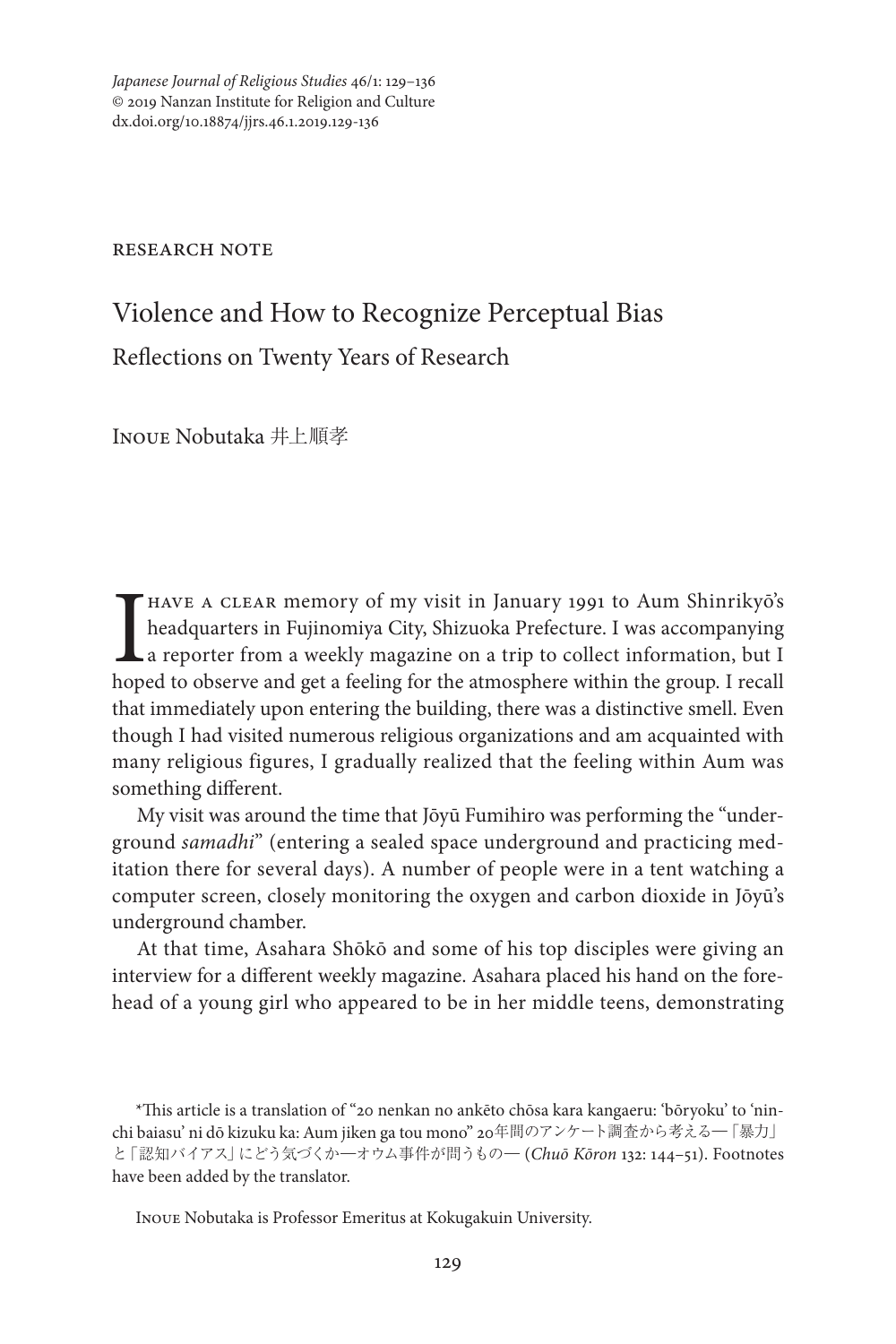the performance of *shakutīpatto*. <sup>1</sup> The building had been built by hand by his disciples, and there were cardboard boxes stacked around the room. Rats and cockroaches were crawling about. There were some young disciples engaged in meditation, but rather than a feeling of calm and quiet, I remember feeling that a dark mood was flowing through the space.

I was traveling with a photojournalist, and in the bullet train on the return trip I realized that Niimi Tomomitsuwas sitting a few rows behind us.2 But when I spoke to him and offered him a canned coffee drink, he silently turned away. His expression also was dark. I meant to speak to him again when we reached Tokyo Station, but he had disappeared.

Several of Asahara's disciples were included in the interview, and, regardless of the subject being discussed, I had a strong sense of their intimate bond as master and manager-disciples (*kanbu shinja* 幹部信者). But in comparison with other religious groups, it did not seem so terribly distinctive.

When l learned in March 1997 that the Fujinomiya headquarters was to be destroyed, I quickly put together a research team, secured the necessary permissions, and went out to document whatever was there. Seeing that the bulldozers were poised to raze the buildings, I looked for anything that might provide information. From the ruins of several of the buildings (called *satiyan*) that had been destroyed, I was able to understand what Aum had been using as teaching materials.

Beside the narrow beds for the followers, I found stacks of audio tapes of Asahara's sermons. His photo was pasted up everywhere, so as to burn his face into the brain. If a person spent several years in such a place, the memory of it would never be erased. Looking back on it now, it would take an immense effort for believers to deny their past way of life, to realize that they had joined a misguided religious organization, or that they had been deceived by Asahara.

### *Evidence for Considering the Aum Problem*

As a scholar of religion, I have been asked many times since the March 1995 sarin gas incident why such a thing happened. Even though I can only answer based on what I have been able to find, I must make clear how I arrived at my opinion. Knowing that a single individual can only accomplish a limited amount,

1. Asahara Shōkō 麻原彰晃 (1955–2018) was the founder of Aum Shinrikyō. *Shakutīpatto* (シャ クティーパット; from the Sanskrit *Śaktipāta*), is the ritual transfer of spiritual energy from a guru to a disciple.

2. Niimi Tomomitsu 新実智光 (1964–2018), was one of the Aum leaders who had been with Asahara since the founding of Aum's predecessor group, Aum Shinsen no Kai オウム神仙の会, founded in 1986. He was executed for his participation in the Tokyo sarin gas attack and other crimes carried out by Aum.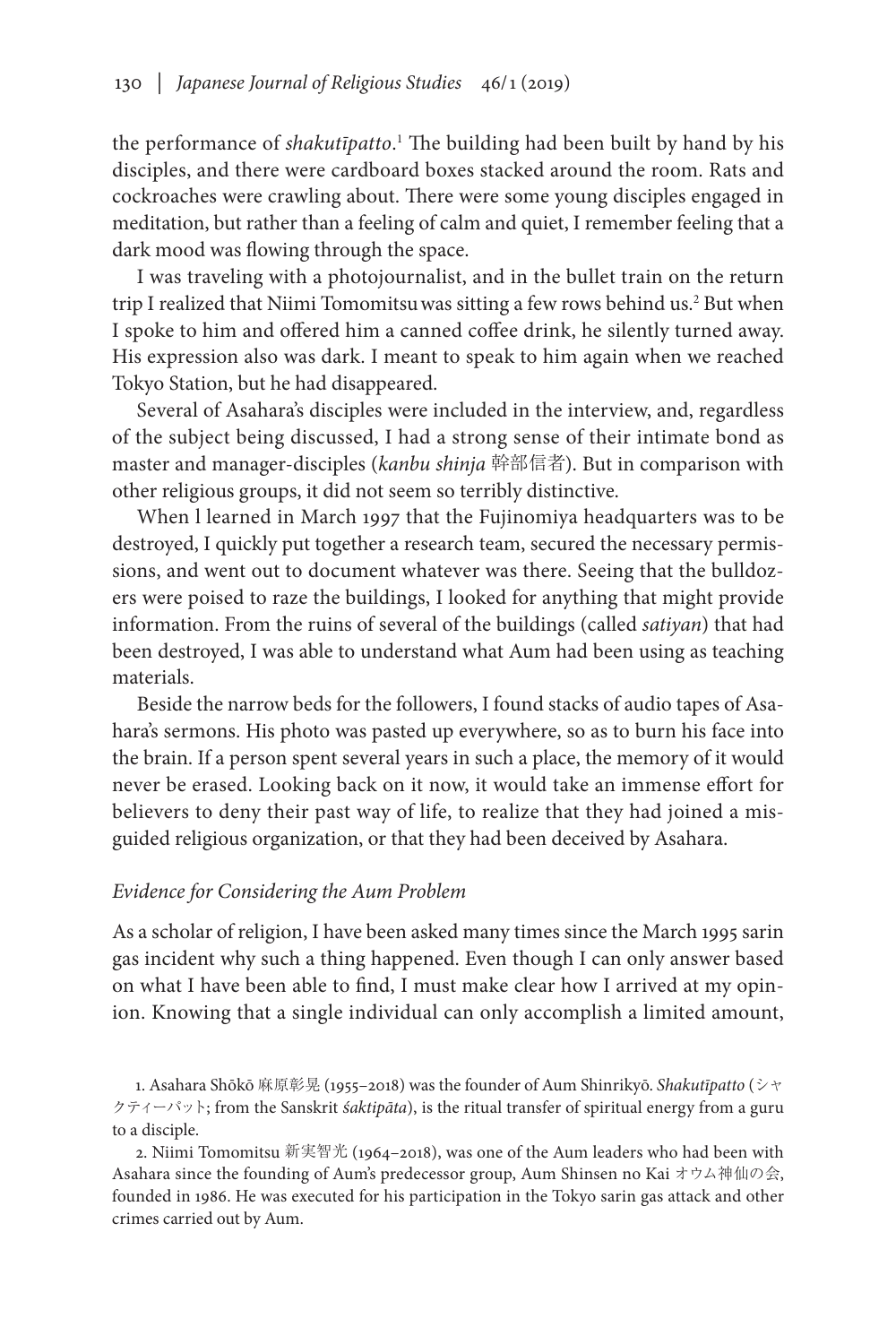I decided to work together with researchers from the Religious Information Research Center (RIRC, established in 1998) using the data that I had acquired at the *satiyan*s as well as data that researchers had compiled previously. In addition, I also sought to understand how younger generations understood this incident, how they had reacted, and what they thought about it.

As it happened, a large-scale, joint research project by the Japanese Association for the Study of Religion and Society and Kokugakuin University's Institute for the Study of Japanese Culture and Classics was beginning a survey of students' religious attitudes in April 1995. Several thousand students across Japan were surveyed on twelve occasions, continuing until 2015. The first survey came too soon after the event to include questions about it, but from the second survey in 1996, we included questions about Aum Shinrikyō each year.

The results of the study undertaken with the cooperation of RIRC researchers were compiled in two books (Inoue 2011; 2015). We investigated videos made by Aum Shinrikyō, Asahara's taped sermons, many magazines and books published by the group, as well as the teaching materials used by believers, trying to grasp what kind of worldview believers embraced. We believed that at the bare minimum, in order to understand why such an incident occurred, we must stand face to face with the things that believers must have encountered with their five senses.

Listening to audio tapes made for believers, we assume that Asahara's sermons must have seemed skillful to them. Also, we learned that different sermons were created for children of different age groups, for primary school pupils, middle school students, and so forth. There was even one tape titled "Animal Psychology," which consisted entirely of music. Among the videos, there was one that included scenes dwelling on the fear of death. As I looked into these materials, I pondered the question of how they differed from sermons at a Buddhist temple or a Christian church.

To name one point on which they differ from increasingly formalized religions, I think that the difference lies in a stance that seeks to unify teaching and practice in everyday life. However, there was a very large contradiction between Asahara's actions and what he preached, but that only became known later. Many believers must have thought that Asahara's words and actions were consistent, and also that he possessed a kind of supernatural power.

For about half a year after the sarin gas incident on the subway, the media reported daily on Aum Shinrikyō. Thereafter, the reporting decreased, but any related news was reported. Thus, I thought it would be important to investigate what kind of image younger generations formed of Aum Shinrikyō as they encountered these numerous media reports, because I found that impressions of Aum Shinrikyō differed significantly by generation. For people above a certain age, it seemed to me that their reaction was largely, "That's not a religion. That's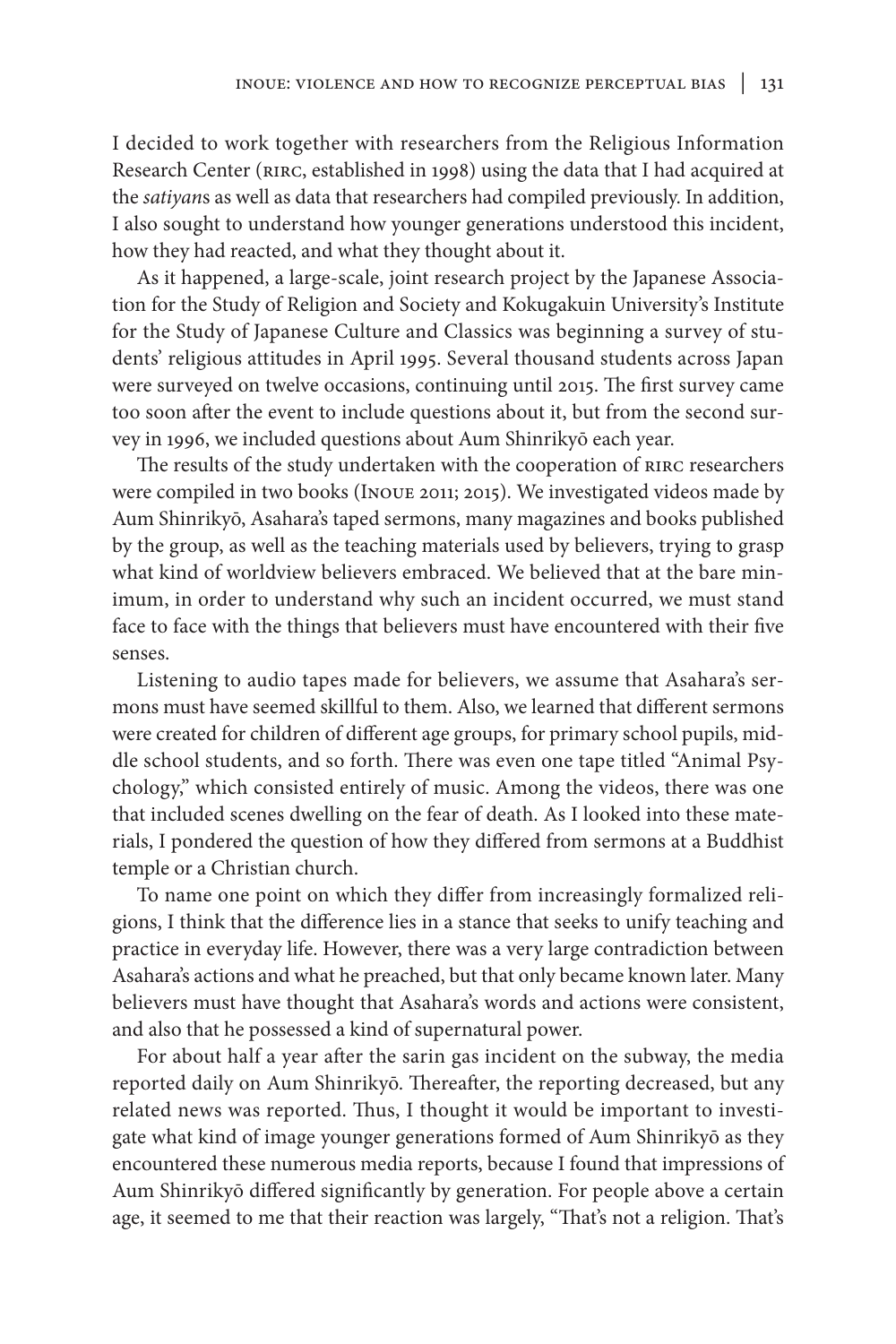a bogus group." But I could also see from the younger generations' reactions that Aum evoked a kind of interest.

The research mentioned above was published in February 2018 (Inoue 2018). This work analyzes the responses to questions about Aum Shinrikyō. We can see from changes in the reporting on Aum Shinrikyō that even now students have a certain level of concern about the group. If we combine the responses saying, "I have a great deal of concern" with "I am somewhat concerned," we find that 60 to 70 percent of respondents report some level of concern. It is especially notable that this level of concern has remained almost unchanged from 1997 to 2015  $(TABLE 1).$ 

Needless to say, the content or substance of concern has changed, and, for several years after the incident, concern for the outcome of the trials that were in progress was declining. These results are probably related to the courts' confirmation of the verdicts, one after the other. We find about one-third of respondents showing concern for the victims of the sarin gas incident, and this level does not change significantly.

Even in 2015, about 90 percent responded that they were aware of Aum's complicity in the event. But only about 53 percent were aware that Aleph is the successor group to Aum Shinrikyō, and only 44 percent that Circle of Light (Hikari no Wa ひかりの輪) was formed by Jōyū Fumihiro following a schism from Aleph.<sup>3</sup> It may be that, with reporting on the executions of the death sentences, the number of people who are aware of these things has increased.

We can only gain a superficial understanding on the basis of opinion polling, but I would like to refer once again to the results seen right after the event, in 1996. We asked, "What do you think of the people who joined Aum?" Thirty-one percent responded, "I cannot understand the actions of people who joined such a religion at all." On the other hand, some 36 percent responded, "I can understand their feeling of wanting to join to some extent." A little less than 3 percent responded, "I might have joined," but the number of students who felt some degree of empathy was not insignificant.

### *Locating the Problem*

When twelve manager-disciples of a group receive the death penalty, we cannot help but focus on the question of how they came to join Aum and why they became involved in their crimes. But if we hope to learn from the Aum inci-

3. Jōyū Fumihiro 上祐史浩 (b. 1962), one of Asahara's top lieutenants, served as the group's spokesman until a few months after the 1995 sarin gas attack on the Tokyo subway system. Subsequently he founded Hikari no Wa. The members of Aum Shinrikyō who remained after the sarin gas incident and police investigation took the name Aleph アレフ in 2000. Jōyū founded Hikari no Wa, also known as The Circle of Rainbow Light, in 2007 as a breakaway from Aleph.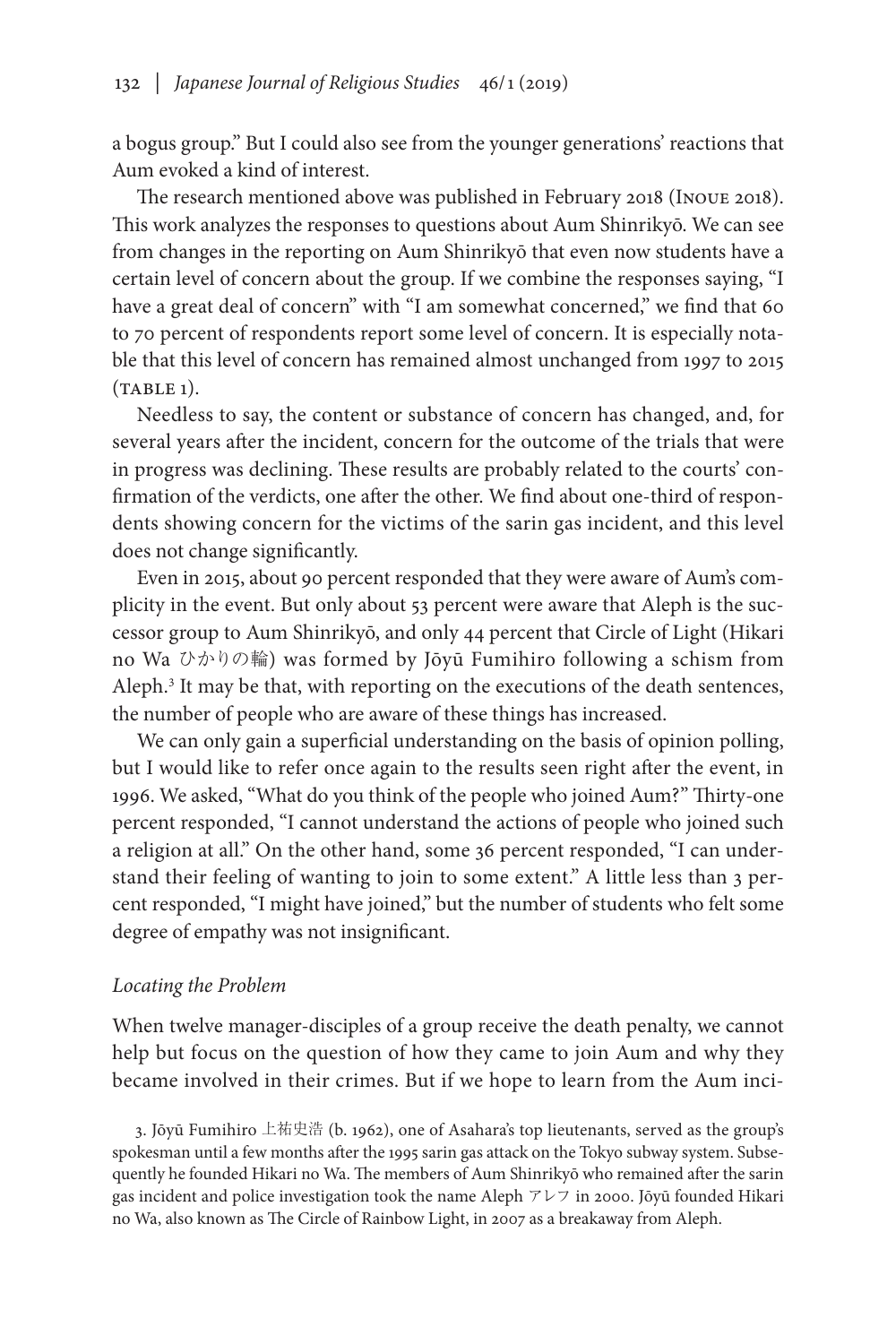|                |                                                                                                                        | 2005 | 2010 | 2012 | 2015 |
|----------------|------------------------------------------------------------------------------------------------------------------------|------|------|------|------|
| $\mathbf{1}$   | It caused the subway sarin gas incident in 1995.                                                                       | 96.4 | 90.5 | 88.7 | 89.2 |
| 2              | The founder's name was Asahara Shōkō (given name:<br>Matsumoto Chizuo).                                                | 94.3 | 82.9 | 79.9 | 81.7 |
| 3              | The group is now called Aleph.                                                                                         | 62.1 | 41.5 | 41.2 | 53.1 |
| $\overline{4}$ | Aum claimed that it is possible to acquire the super-<br>natural power of levitation through spiritual practice.       | 76.7 | 51.3 | 50.6 | 62.3 |
| 5              | The buildings where believers undertook spiritual<br>practice were called satiyan.                                     | 59.5 | 21.5 | 24.2 | 31.6 |
| 6              | Jõyū Fumihiro founded Circle of Light (Hikari no<br>Wa).                                                               |      | 26.1 | 29.8 | 43.7 |
| 7              | Aum founded the Party of Truth (Shinri no tō), and<br>some leaders ran for election to the lower house of<br>the Diet. |      |      |      | 42.5 |

table 1. Knowledge of Aum Shinrikyō.

Source: Based on Inoue (2018). The figures in the table are percentages.

dent, it is no simple matter to decide who and what to concentrate on. There were many believers who were convicted of crimes, even if they did not receive the death penalty. We have the example of Jōyū Fumihiro, who is already out of jail and who has already founded the new religious group Hikari no Wa. There are believers involved both in Aleph and Hikari no Wa. We may assume that there are former Aum members who secretly support these groups. There are other former Aum members who for one reason or another left the group either before or after the incident. We presume that Niimi, even after being sentenced to death, went to his execution still not believing that he had taken the wrong path. On the other hand, there is the example of Nakagawa Tomomasa, who has expressed his feelings of guilt.<sup>4</sup>

Why would people who had such high levels of education, and moreover were well versed in the physical sciences, join Aum Shinrikyō? Why would they, who joined to help others, wound and kill so many people whom they had no reason to hate? Even if we limit ourselves to this question, it is difficult to know where to focus, and this becomes true the more one reads the relevant documents.

We could attribute Asahara's influence to ignorance of the depth of Vajrayana teaching, the problems of the closed spaces of the *satiyan*s, the spiritual distress of individual believers, or the evident problems of society at that time. However,

4. Nakagawa Tomomasa 中川智正 (1962–2018), formerly a high-ranking leader within Aum Shinrikyō, was sentenced to death for his role in manufacturing the sarin gas used in Aum's attacks.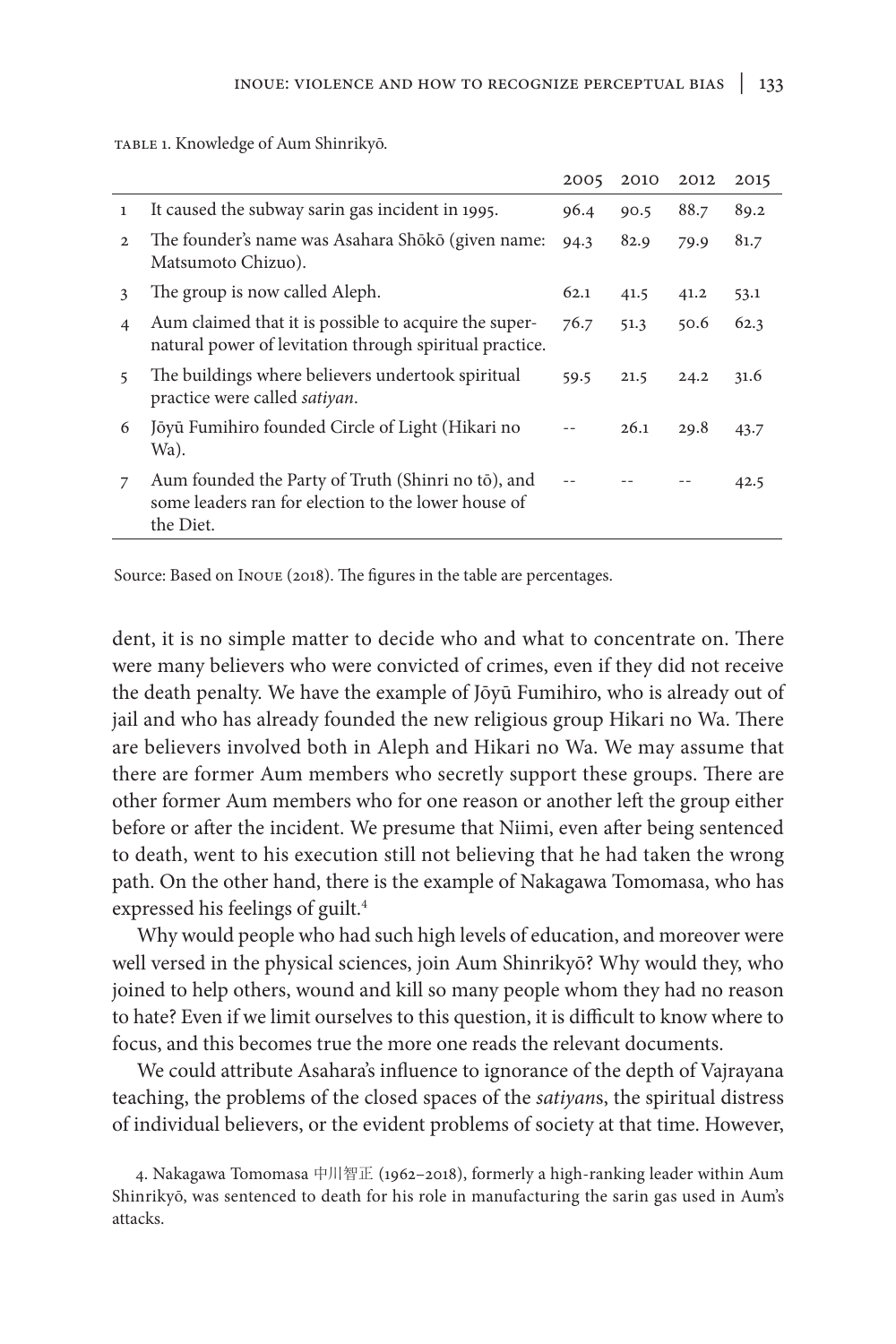we cannot say which of these is the main cause. We are too likely to look for an explanation along the lines of the commentators. The causes must have operated along differing vectors with multiple causes in the case of each Aum believer.

There are numerous people who followed the Aum event and observed many court sessions as auditors, but the more deeply these people consider the problem, they say, the more they feel lost. But isn't that natural? Rarely can we find a person who wraps up an issue at a single stroke, but one cannot help but doubt how deeply they have considered the issues. No matter how one deals with examples drawn from research on behavior and the mind, we cannot expect to get to the bottom of the problem through analysis so long as we position ourselves on the outside, as if it were someone else's problem.

Yet even so, we cannot turn our backs on the question of whether or not we can draw some lessons from the Aum incident. Here, I would like to discuss two things.

First, no matter how a religious organization is founded, depending on physical and spiritual conditions, violence can occur. Considering the history of this phenomenon, there are countless examples. We are attentive to Aum because of its murders and indiscriminate terrorism, but there are various other examples from contemporary Japanese religions. I have been part of RIRC's information gathering on contemporary religions for twenty years, and examples on a larger or smaller scale are occurring daily. These include murders in the name of prayer rituals (*kitō* 祈祷), tax evasion, coercive sales of religious items, highpressure tactics to force people to join a religion, and so on. There are also religious groups who will raise "slap" lawsuits (frivolous lawsuits, intimidating lawsuits) against researchers or lawyers who criticize these activities. In order to stifle criticism, these lawsuits adopt the strategy of seeking enormous amounts of money in compensation. Aum Shinrikyō used to dangle the threat of these lawsuits as a way to silence its critics, and it also fought a number of actual cases.

My second point is that society's basic knowledge about religion is too limited, and that it is subject to perceptual bias. The most conspicuous example is the fact that we are deceived by the high educational level of the Aum managerdisciples and the notion that many of them belonged to the elite.

Furthermore, there are few opportunities in the present-day Japanese education system to nurture the power of judgment regarding the dangers inherent in religion. After the Aum incident, there were those who asserted the necessity of moral education or education to cultivate sensitivity to religion. To a certain extent, these claims are appropriate. However, in our present social conditions there seems little hope that they would be effective. The reason is a lack of suitable teachers. Most teachers are already too busy and have no time to learn basic knowledge about contemporary religions.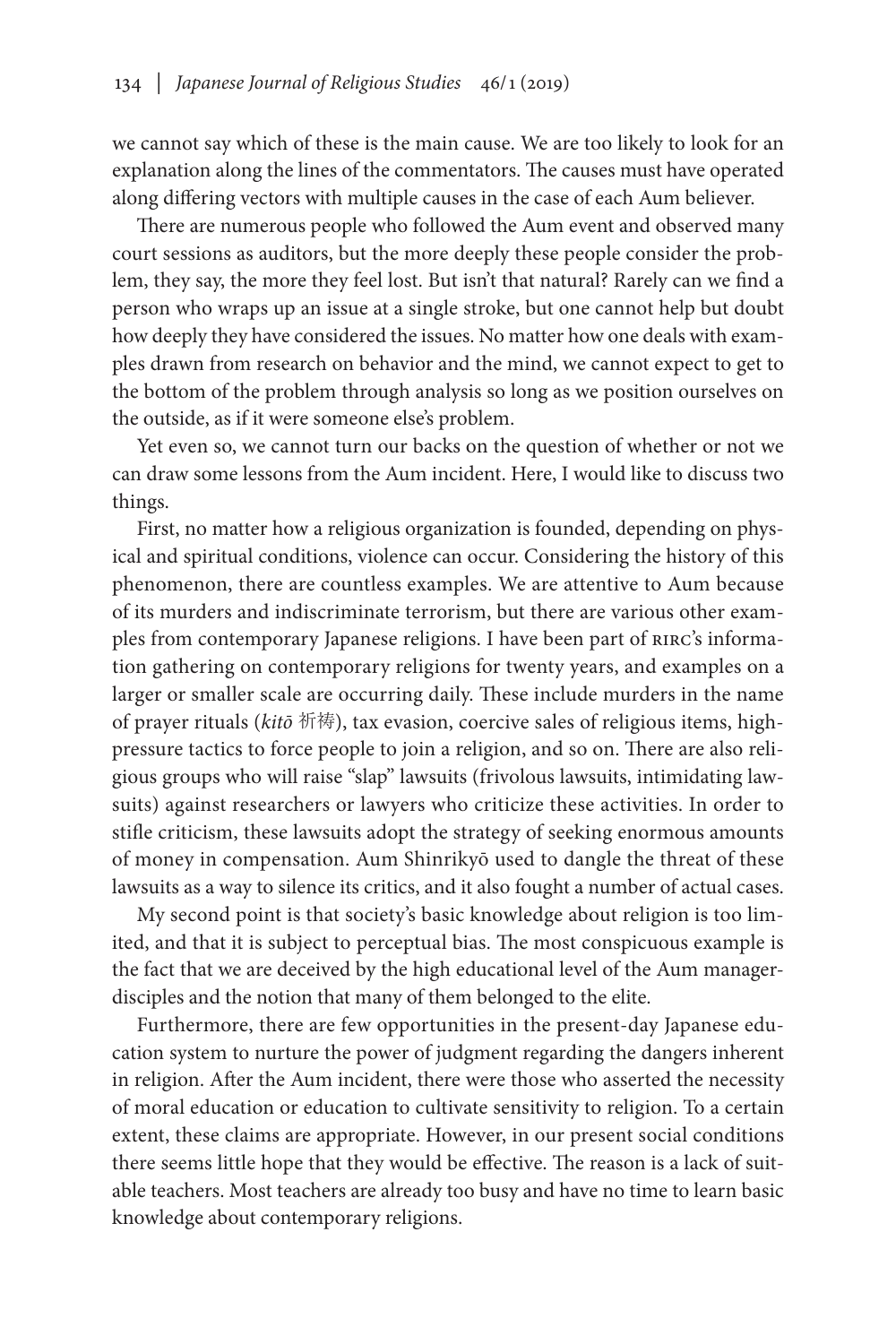Even if teachers possess this knowledge to some extent, it is all too easy for the bias of certainty to come into play, claiming that "I alone" would not make a wrong choice even if others did, or making claims in a framework governed by what you think you would do if by chance you had created a religion. We must be attentive to these human weaknesses of perception.

## *The Necessity of Intuition and Media Literacy*

So what should we do? The first task is to improve our literacy concerning information on religion. Of course, this is equally necessary for researchers. There are limitations on our ability to study each newly formed religion or religious phenomenon. We can only make use of various kinds of information provided by the media. However, there are many instances of perceptual bias in broadcasts. And now in the age of the internet, there is immeasurably more information that mixes truth and lies than before. For these reasons it is imperative that we improve our literacy concerning both religion and the media.

The examples in which researchers on religion have been mistaken in their judgment of Aum's actions have been pointed out repeatedly. There is no doubt that these researchers who have been criticized were naive. But we cannot let the matter go at that. Even if a researcher believes that he or she is conducting research from an objective standpoint, there is a tendency to adopt an affirmative attitude towards the object of one's research, and this is because the bias of certainty operates so that we see only what is convenient to ourselves. For this reason, it may be that researchers are more likely even than ordinary people to adopt a biased perspective in their judgment of religious organizations.

If this is the situation even for researchers, then if people with limited knowledge of religion are approached or solicited by someone who appears to be connected with a religious organization, it will be difficult to know what to do. The number of researchers who regard the Aum issue as a problem of "cults" has increased somewhat, and this is one perspective that is natural if we think about how to manage risk.

The phenomenon of solicitation, inviting others to join one's religious organization, arises from the natural tendency, not limited to religion, to desire the recognition of others. But unlike an invitation to take up a hobby, religion exerts a broad and deep influence on a person's way of life and has the potential to change a person completely, for good or ill. For this reason, when solicited by a religious organization, one's intuition is very important. One important factor in judging the situation is the question, "Is the person truly inviting me for my sake, or is he or she just trying to draw me in?" According to one theory of developmental psychology, the human mind has a module for identifying betrayers.